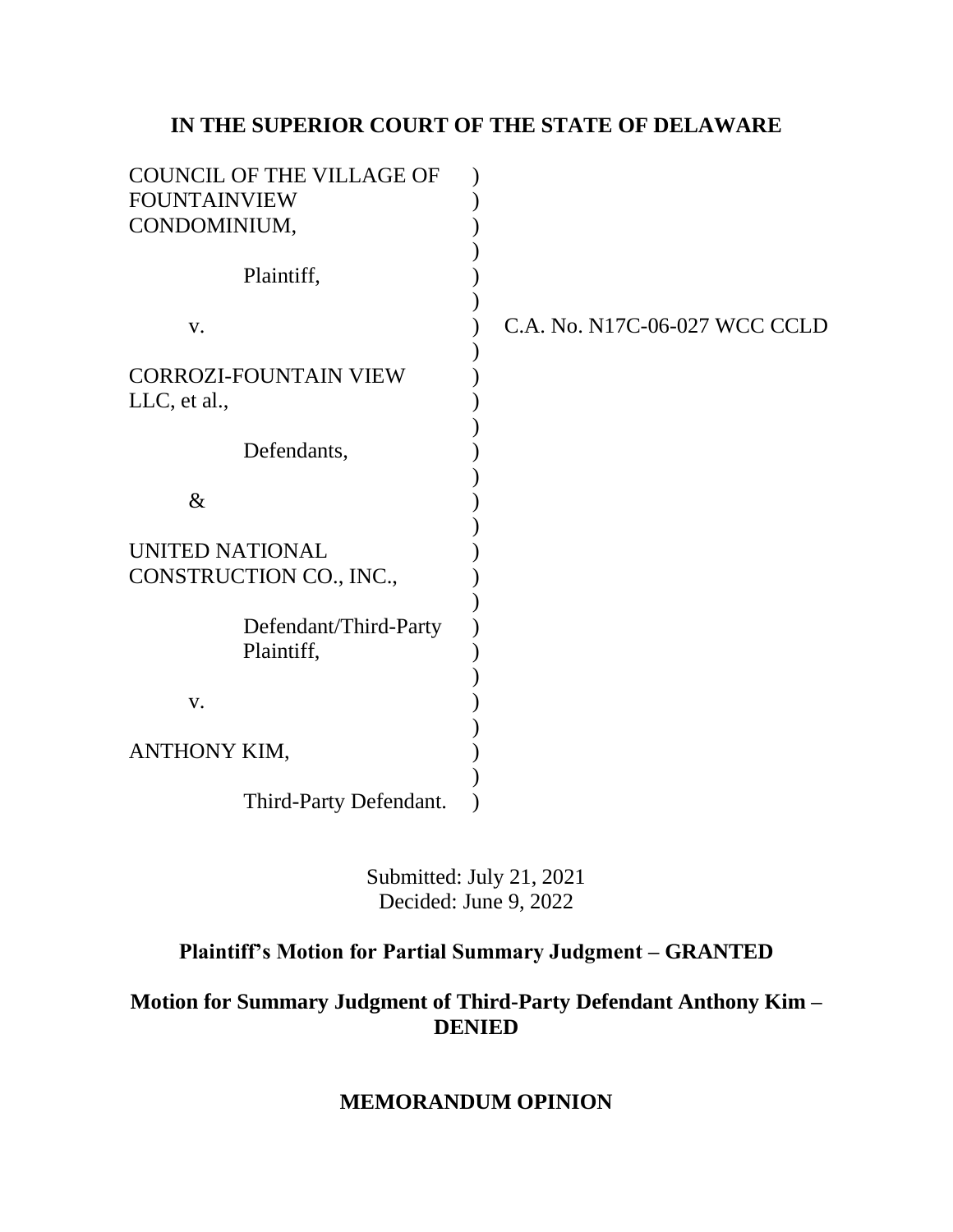Blake A. Bennett, Esquire; C. Scott Reese, Esquire; Dean R. Roland, Esquire; Cooch and Taylor, P.A., The Nemours Building, 1007 N. Orange St., Suite 1120, Wilmington, DE 19801. Attorneys for Plaintiff.

David L. Baumberger, Esquire; Law Offices of Chrissinger & Baumberger, 3 Mill Road, Suite 301, Wilmington, DE 19806. Attorney for Defendants Corrozi-Fountainview, LLC, Corrozi Builders LLC, and Frank Robino Companies LLC.

Kevin J. Connors, Esquire; Marshall Dennehey Warner Coleman & Goggin, The Nemours Building, 1007 N. Orange St., Suite 600, P.O. Box 8888, Wilmington, DE 19801. Attorney for Defendant TBS Construction LLC (aka/dba The Best Stucco LLC or Best Stucco LLC).

Louis J. Rizzo, Jr., Esquire; Reger Rizzo & Darnall LLP, Brandywine Plaza West, 1521 Concord Pike, Suite 305, Wilmington, DE 19803. Attorney for Defendant United National Construction Co., Inc.

Josiah R. Wolcott, Esquire; Connolly Gallagher LLP, 267 East Main Street, Newark, Delaware 19711. Attorney for Defendant United National Construction Co., Inc.

Thaddeus J. Weaver, Esquire; Dilworth Paxson LLP, One Customs House, 704 King Street, Suite 500, P.O. Box 1031, Wilmington, DE 19899. Attorney for Third-Party Defendant Anthony Kim.

**CARPENTER, J.**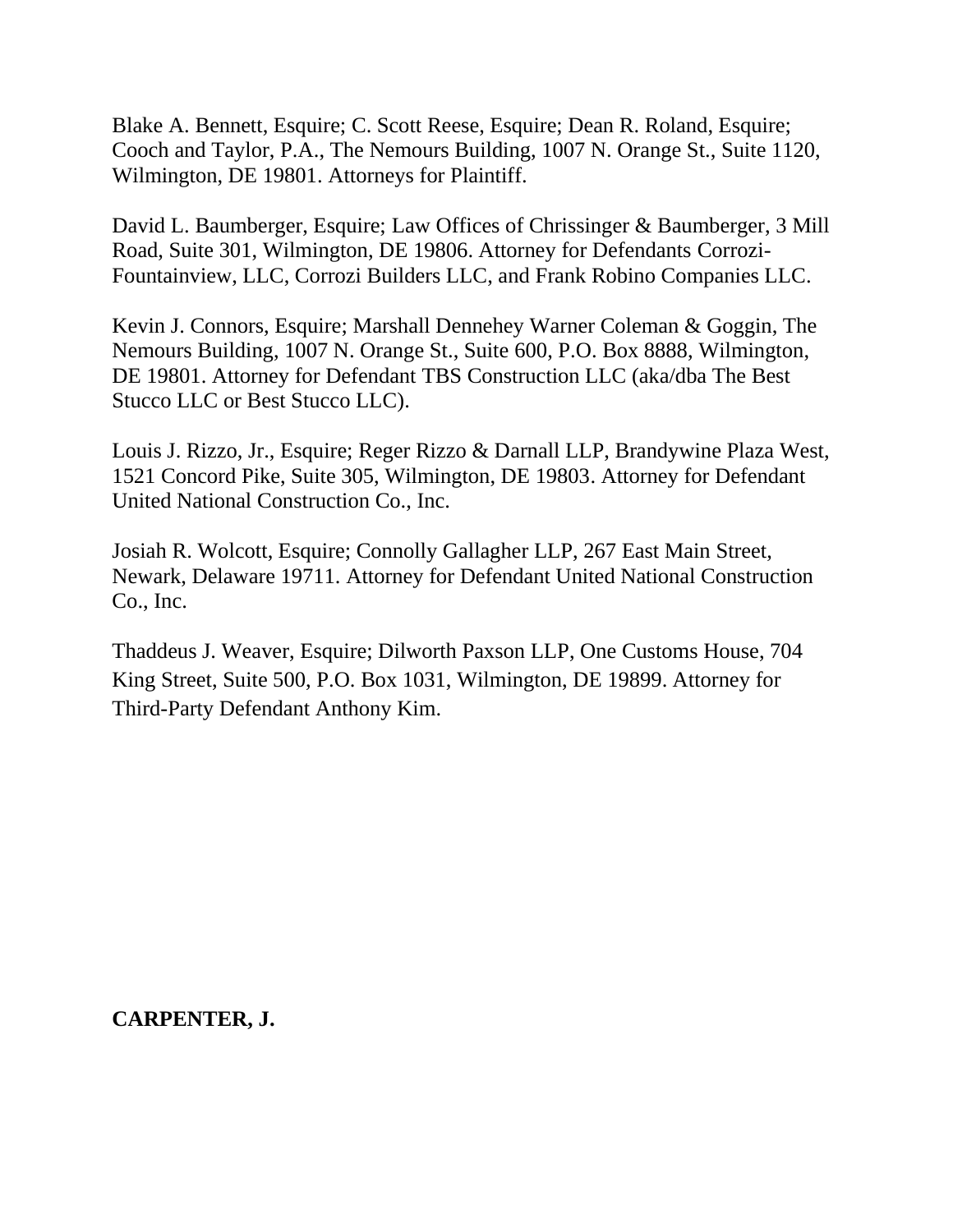The Court has two motions pending before it in the above-captioned litigation. $<sup>1</sup>$ </sup> The first is Plaintiff Council of the Village of Fountainview Condominium's ("Fountainview Council" or "Plaintiff") Motion for Partial Summary Judgment asserting that the action is not precluded by the appropriate statute of limitations. The second is Third-Party Defendant Anthony Kim's ("Anthony Kim") Motion for Summary Judgment. The Court apologizes for the delayed decision, but unfortunately this case became the victim of an overwhelmed court caused by the pandemic. On the positive side, the delay has resulted in the settlement with Defendant TBS Construction ("TBS") and that Defendant's Motion for Summary Judgment is now moot.

#### **I. Relevant Facts and Procedural History**

The painful history of the construction and management of this condominium complex is set out in detail in Plaintiff's brief in support of its Motion for Partial Summary Judgment.<sup>2</sup> Therefore, the Court will only summarize the key facts pertinent to this Motion.

<sup>&</sup>lt;sup>1</sup> The Court appreciates there are Motions *in Limine* that are outstanding, but they will not be addressed until the case is closer to the trial date.

 $2$  Pl.'s Op. Br. in Support of its Mot. for Partial Summ. J., D.I. 245, p. 2 (Oct. 2, 2020)(hereinafter "Pl.'s Br.").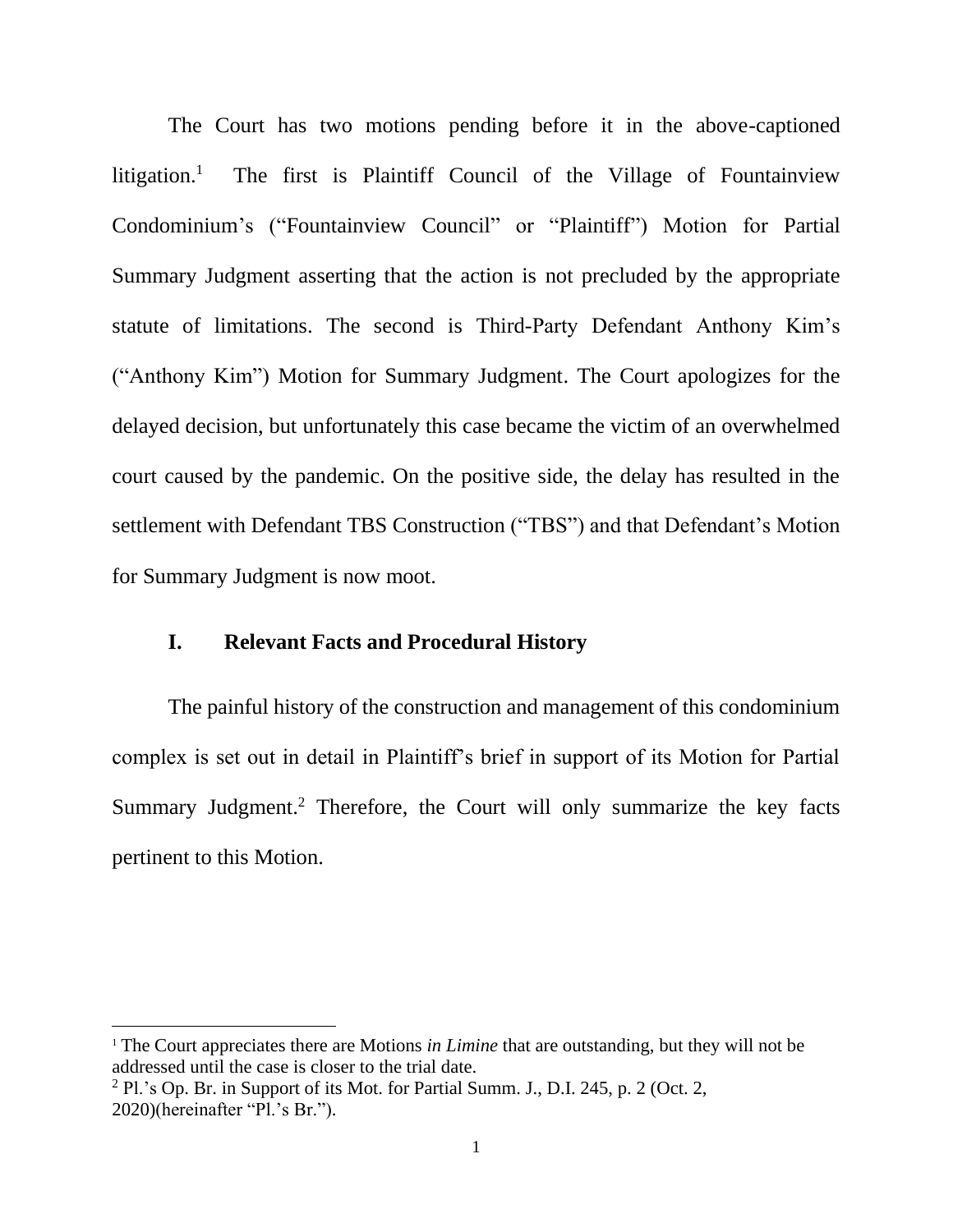Construction of the condominiums began in 2006 when the developer began site improvements.<sup>3</sup> There are three buildings creatively named 1000, 2000, and 3000 with construction initially beginning with Building 1000.<sup>4</sup> Building 1000 received a Certificate of Occupancy from the City of Newark around October of 2007.<sup>5</sup> Building 3000 received a Certificate of Occupancy around June of 2008, and by November of 2008, only framing was completed on Building 2000.<sup>6</sup>

Sale of the condominium units was slow as the country was experiencing a recession and, in late 2008, the developers stopped construction of the remaining building.<sup>7</sup> In December of 2012, PNC Bank, which held a mortgage note on the property, filed a Complaint in Chancery Court seeking the appointment of a receiver.<sup>8</sup> Jason Powell, a Delaware attorney, was appointed as receiver on January  $31, 2013$ .<sup>9</sup> The receiver was given the authority to finish the construction, sell the remaining units and try to recoup some of PNC's losses.<sup>10</sup> At the time Powell took over, the exterior of Building 2000 was completed, but the interior remained unfinished and the building was vacant. $11$ 

- 3 *Id*. at p. 3.
- 4 *Id*.
- 5 *Id*.
- 6 *Id*. 7 *Id*.
- 8 *Id*. at 6.
- 9 *Id*. at 7.
- $10 \, Id.$
- $11$  *Id.*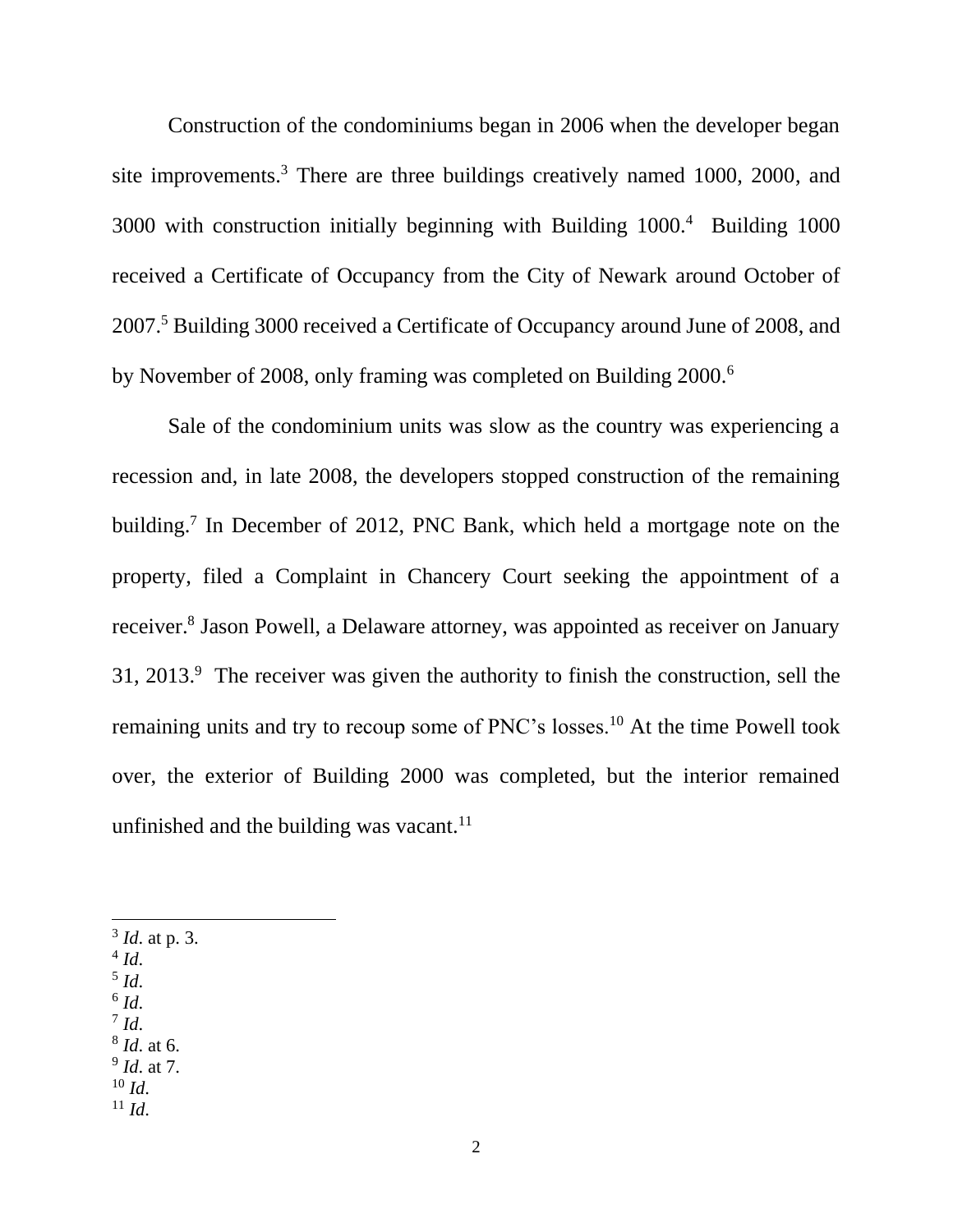Plaintiff asserts that in March of 2016, Powell was notified of a possible moisture issue in Building 3000.<sup>12</sup> After review by several architectural and engineering firms it was determined that all three buildings suffered water damage which led to the initiation of this lawsuit in June of  $2017<sup>13</sup>$  The Defendants argue that Powell was on inquiry notice based on the actions taken by PNC Bank as early as 2010.

On April 13, 2018, Powell filed a motion in Chancery Court to allow him to turn over control of the condominium association to the condominium owners.<sup>14</sup> At that time, forty-two units had been sold and thirty-seven remained unsold.<sup>15</sup> On August 8, 2018, the Chancery Court issued an Order approving the turnover process and on October 18, 2018, the newly elected condominium association met for the first time.<sup>16</sup>

Defendants have now asserted the statute of limitations as an affirmative defense claiming that Powell, who essentially was the condominium Council when appointed by the Chancery Court, failed to file this lawsuit within three years of

 $^{15}$  *Id.* 

<sup>12</sup> *Id*. at 8.

<sup>13</sup> *Id*. at 13.

 $^{14}$  *Id.* 

<sup>16</sup> *Id*. at 14.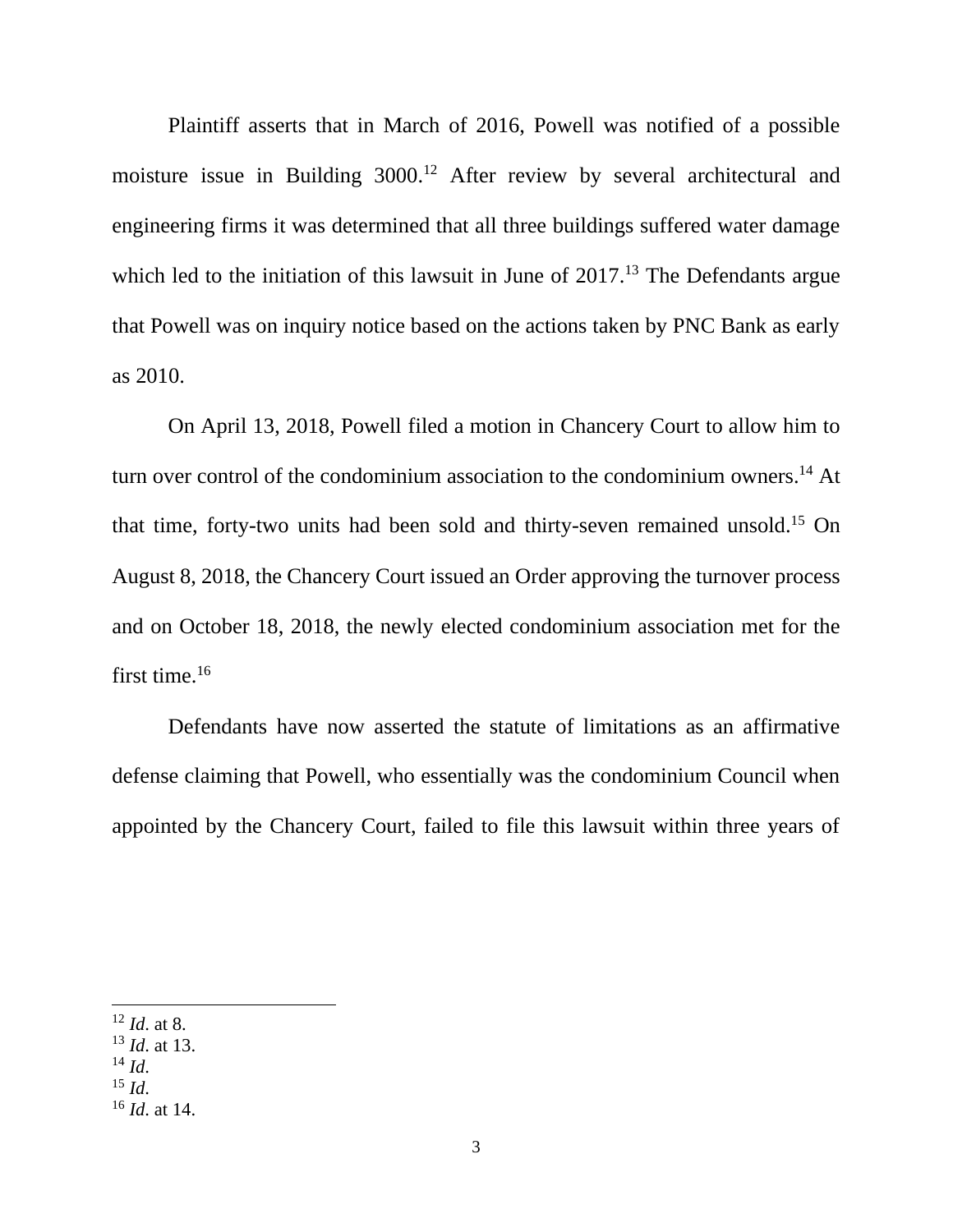having at least inquiry notice of the water damage, and his failure to act timely is a bar to the litigation. $17$ 

#### **II. Litigation Status**

As indicated previously, TBS has settled out of the case.<sup>18</sup> In reviewing the pleadings regarding this Motion, it appears TBS's counsel was the only party who filed a brief in opposition to Plaintiff's Motion.<sup>19</sup> Defendants Corrozi-Fountainview LLC, Frank Robino Companies, LLC and Corrozi Builders LLC simply filed a onepage pleading indicating they joined in TBS's opposition to the Plaintiff's Motion for Partial Summary Judgment.<sup>20</sup> In addition, counsel for these entities never presented his position during oral argument on the Motion. Such conduct calls the Court to question if the alleged opposition is substantive or simply pro forma. In any event, the Court will move forward to address the substance of the Motions.

#### **III. Standard of Review**

In reviewing a motion for summary judgment pursuant to Superior Court Civil Rule 56, the Court must determine whether any genuine issues of material fact

 $17 \, Id.$ 

<sup>&</sup>lt;sup>18</sup> Notice of Withdrawal of Certain Mots. Filed by Def., TBS Construction LLC (AKA/DBA The Best Stucco LLC or Best Stucco LLC), D.I. 295 (June 3, 2022).

 $19$  Resp. of Def., TBS Construction, LLC (aka dba The Best Stucco LLC or Best Stucco LLC) to Pl.'s Mot. for Partial Summ. J. Re: Statute of Limitations, D. I. 270 (Nov. 13, 2020).

<sup>&</sup>lt;sup>20</sup> Defs.' Corrozi-Fountainview, LLC, Frank Robino Companies, LLC & Corrozi Builders LLC's Notice of Joinder and Adoption, D.I. 276 (Nov. 19, 2020).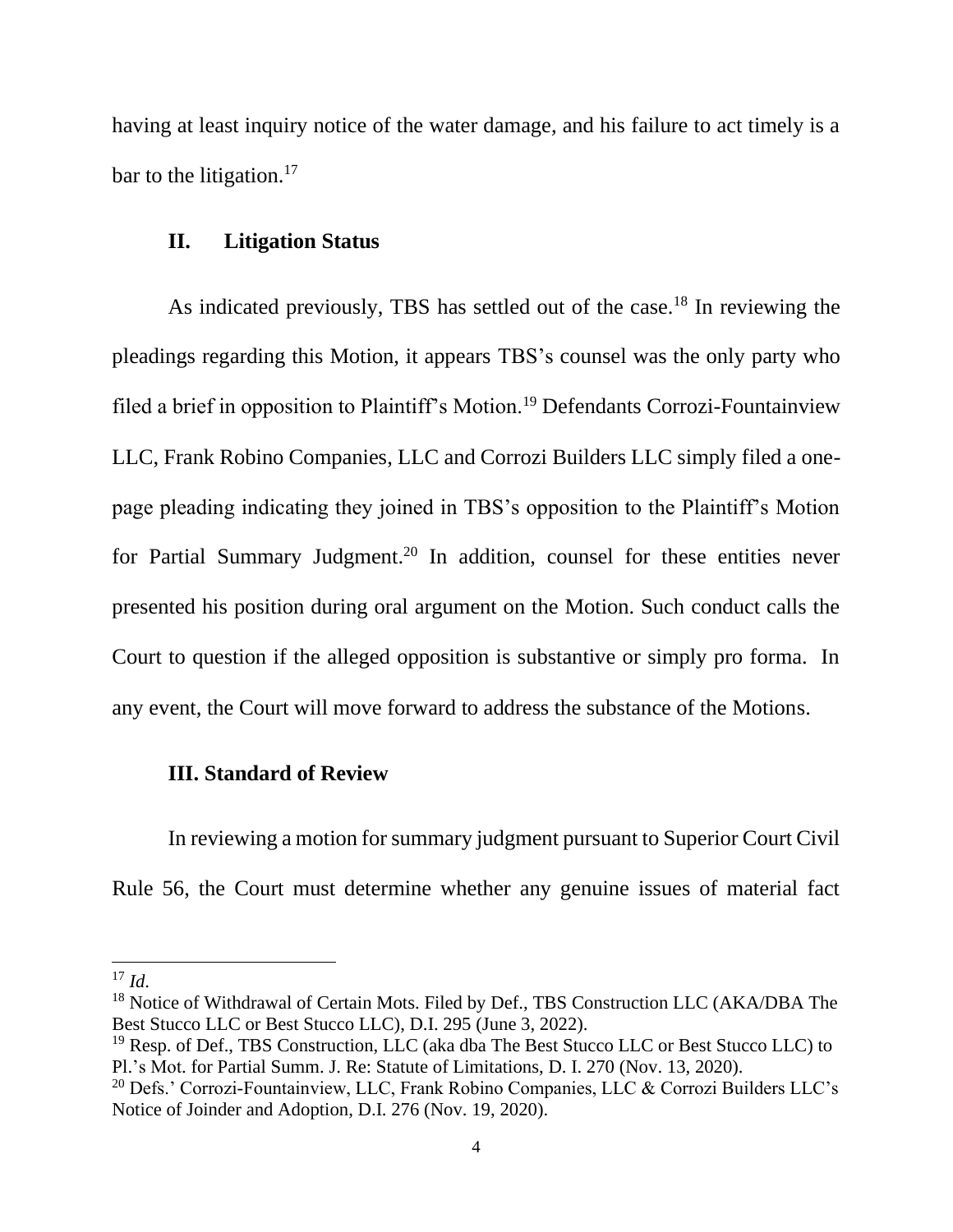exist.<sup>21</sup> The moving party bears the burden of showing that there are no genuine issues of material fact, such that he or she is entitled to judgment as a matter of law.<sup>22</sup> In reviewing a motion for summary judgment, the Court must view all factual inferences in a light most favorable to the non-moving party.<sup>23</sup> Where it appears that there is a material fact in dispute or that further inquiry into the facts would be appropriate, summary judgment will not be granted.<sup>24</sup> Additionally, "the standard for summary judgment 'is not altered'" with cross-motions for summary judgment.<sup>25</sup>

#### **IV. Discussion**

#### a. Plaintiff's Partial Motion for Summary Judgment

The issue raised in Plaintiff's Motion is unfortunately one that appears too often in condominium construction cases that are filed in this Court. In most cases, the builder/developer will create an entity to receive the condominium association fees when owners start occupying the building. These entities are controlled and managed by the builder/developer without any oversight from the condominium owners. This continues until a sufficient number of units are sold to allow for the creation of a condominium association from the owners of the units. Obviously, the

<sup>21</sup> Super. Ct. Civ. R. 56(c); *Wilm. Tru. Co. v. Aetna*, 690 A.2d 914, 916 (Del. 1996).

<sup>22</sup> *Moore v. Sizemore*, 405 A.2d 679, 680-81 (Del. 1979).

<sup>23</sup> *Alabi v. DHL Airways, Inc.*, 583 A.2d 1358, 1361 (Del. 1990).

<sup>24</sup> *Ebersole v. Lowengrub*, 180 A.2d 467, 470 (Del. Super. Ct. 1962), *rev'd in part* on procedural grounds and *aff'd in part*, 208 A.2d 495 (Del. 1965).

<sup>25</sup> *Total Care Physicians, P.A. v. O'Hara*, 798 A.2d 1043, 1050 (Del. Super. Ct. 2001) (citing *United Vanguard Fund, Inc. v. TakeCare, Inc.*, 693 A.2d 1076, 1079 (Del. 1997)).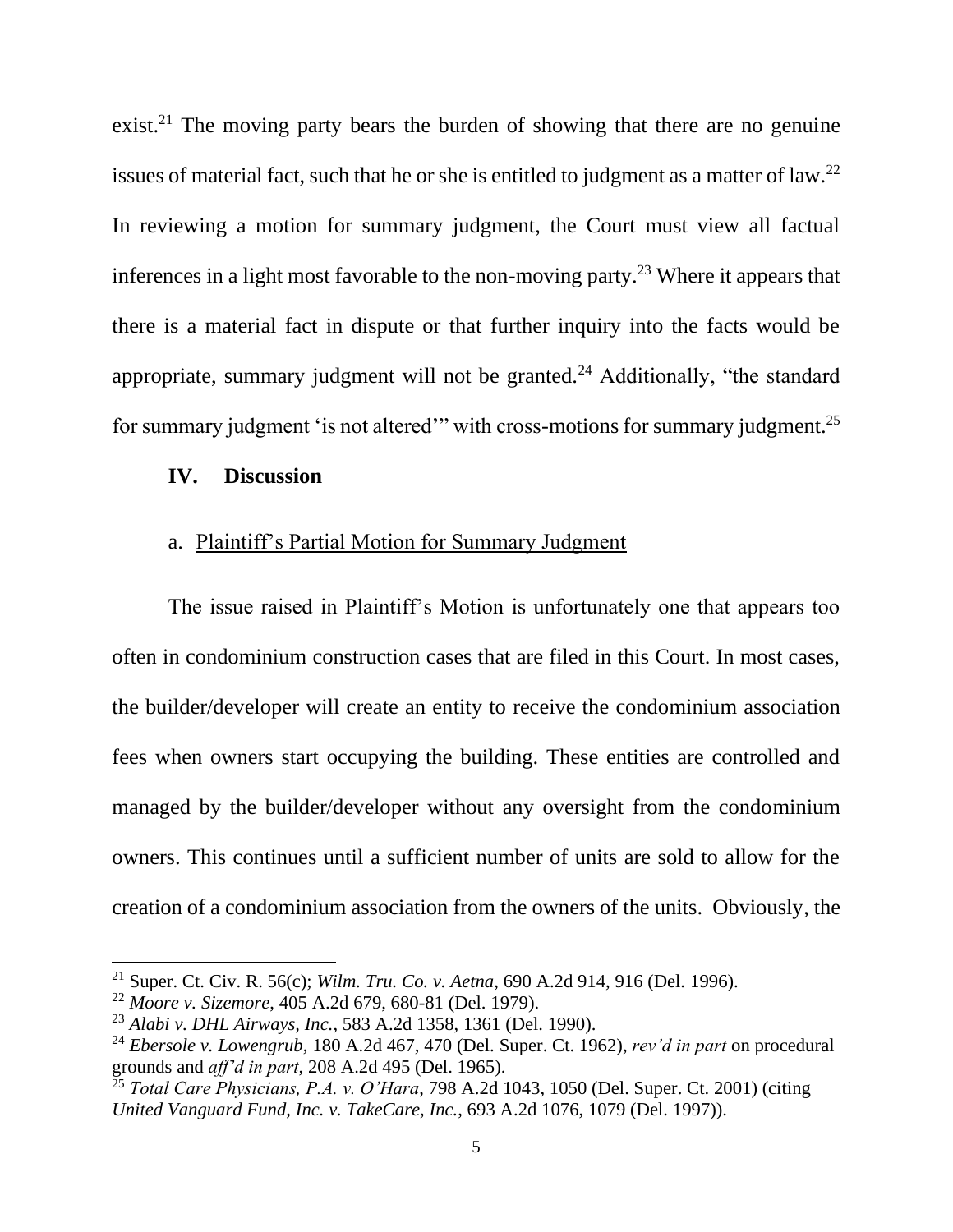builder/developer has an incentive to minimize the issues with the condominium units and the common areas and would certainly not file suit to correct issues if he would be implicated in defective construction.

Eventually the condominium owner association is created and upon filing suit, it is often confronted with the assertion that the litigation is untimely since the knowledge of the defect was known by the prior association entity. The argument forwards the knowledge from the prior entity to the new condominium association. But this situation often leads to an untenable circumstance resulting in homeowners being unable to recover for the negligent construction of their condominium units.

The only reasonable outcome to protect the rights of condominium owners against the unscrupulous conduct of the builder/developer is to create a clear line delineating when the condominium owner association obligation begins. In most cases, this will be when sufficient units have been sold to allow the creation of an owner-run association. It is at this point that it is fair and appropriate to begin the statute of limitations on any claim that they wish to proceed forward with in the future.

It is likely that the abuse noted by the Court is one of the reasons for the passage of the Delaware Uniform Common Interest Ownership Act ("DUCIOA") <sup>26</sup>

<sup>26</sup> 25 *Del. C.* §81-101.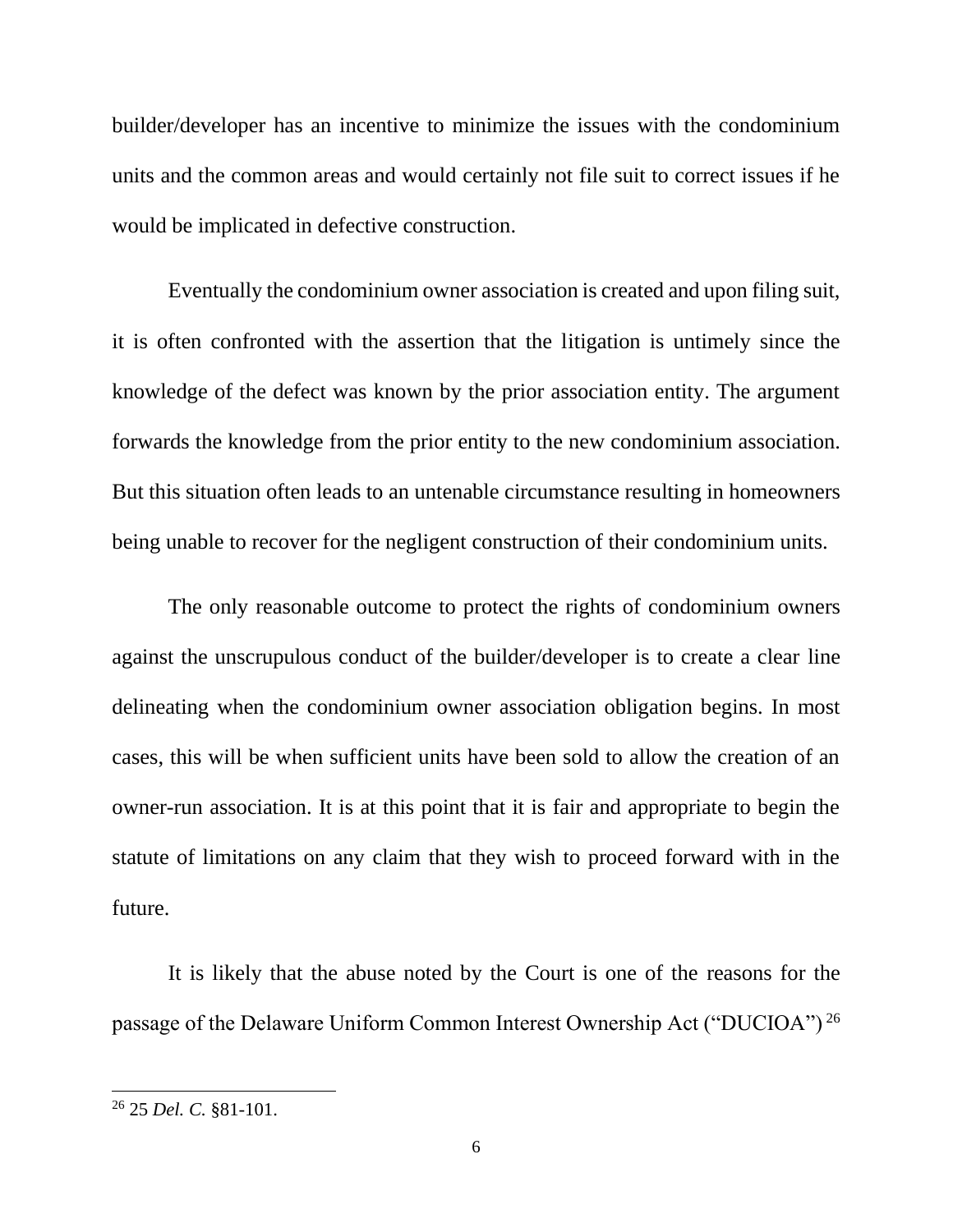which specifically states that, "any statute of limitations affecting the association's right of action against a declarant under this chapter is tolled until the period of declarant control terminates."<sup>27</sup>

The Court agrees that the facts here are somewhat unique in that the condominium fees were being collected by the receiver appointed by the Court of Chancery. So while he did not perhaps have the same motivation or concern that a builder/developer would have, it is important to appreciate his direction from the Court of Chancery was to complete construction, sell the units and minimize the losses suffered by PNC Bank.

Here, the receiver did what was expected and when appropriate turned over the condominium management to the condominium association. Specifically, members of the Fountainview Council were elected on September 25, 2018, and held their first meeting on October 18, 2018. It would be from this point that the condominium association's obligation to timely file litigation would begin. Since here we have the unusual situation of a suit having been filed before the owner association was created, the litigation is obviously timely filed by the ownermanaged condominium association. Plaintiff's Motion for Partial Summary Judgment is hereby **GRANTED**.

<sup>27</sup> *Id*. at §81-311.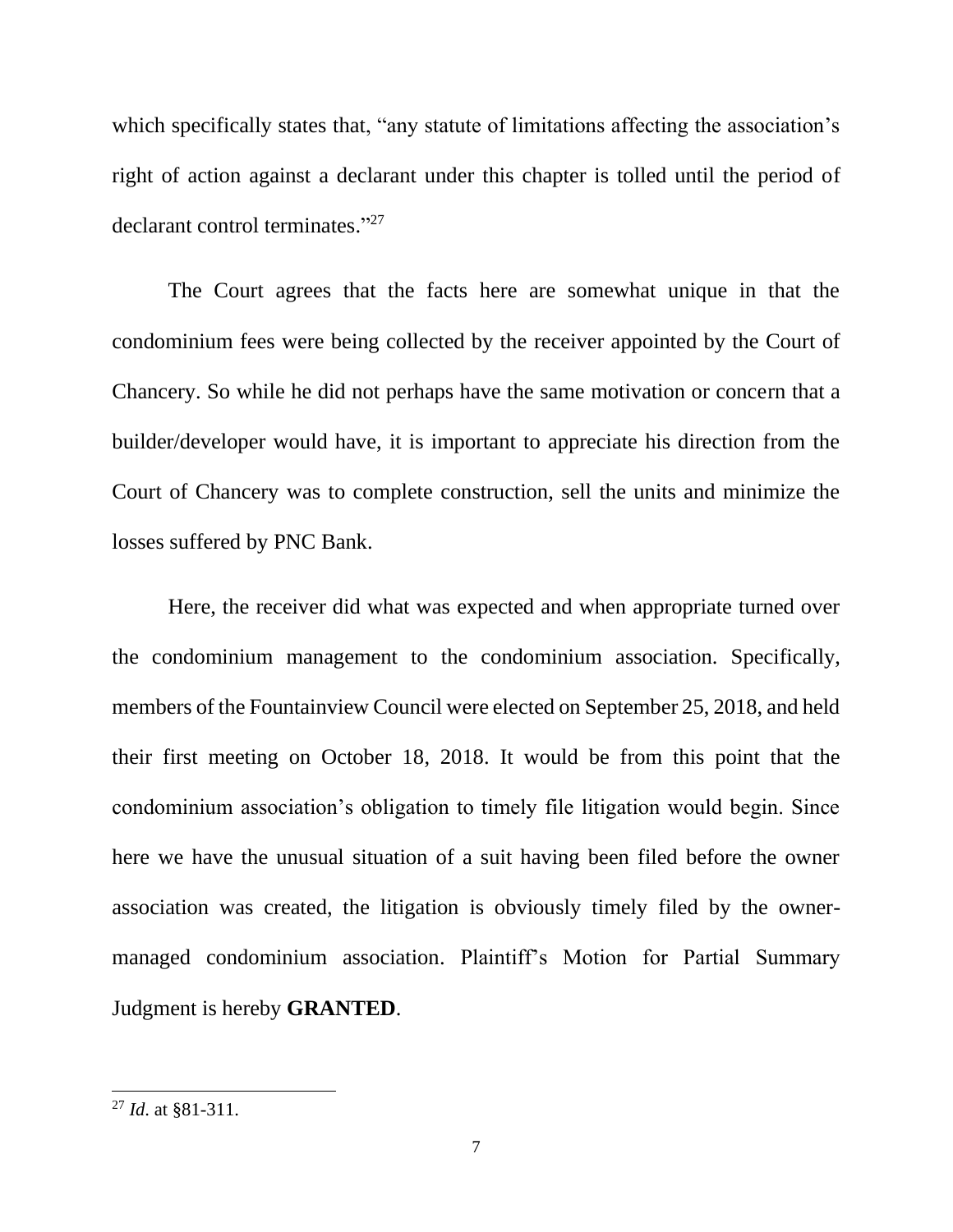### b. Third Party Defendant Anthony Kim's Motion for Summary Judgment

United National Construction Company, Inc. ("United") is suing Anthony Kim as a third-party defendant alleging that United subcontracted Anthony Kim to install roofing, siding, and gutters for the condominium.<sup>28</sup> To the extent that Plaintiff is asserting the roof, siding, and gutters were negligently installed, United alleges that Anthony Kim—as sole proprietor and subcontractor—is responsible for any proximately caused damage.<sup>29</sup> Anthony Kim asks this Court to grant his Motion for Summary Judgment because he did not substantively work on the condominium.<sup>30</sup>

Anthony Kim maintains that he did not install siding, did not order any construction material, and did not hire anyone to install the condominium's siding and roofing.<sup>31</sup> Anthony Kim explains that he merely collected trash, took lunch orders, and delivered construction materials.<sup>32</sup> Anthony Kim argues that United's corporate witness' deposition confirms that his role was limited.<sup>33</sup> Anthony Kim asserts that United's corporate witness and vice president—Judy Kim, who is also Anthony Kim's aunt—testified that Anthony Kim was a new college graduate trying

<sup>28</sup> Answ., Affirm. Defenses and Third-Party Compl. of Def./Third-Party Pl. United National Construction Co., Inc., D.I. 66, ¶¶ 3, 5 (July 6, 2018)(hereinafter "Def. UNC Answ. and Third-Party Compl."); Def. United National Construction Co Inc.'s Resp. to Mot. for Summ. J. of Third-Party Def. Anthony Kim, D.I. 269, ¶3, at 2 (hereinafter "Def. UNC Resp.").

<sup>29</sup> *See* Def. UNC Answ. and Third-Party Compl., at ¶¶ 3, 4; *See* Def. UNC Resp. ¶3, at 2-3.

<sup>30</sup> Mot. for Summ. J. of Third-Party Def. Anthony Kim, D.I. 243, p. 1 (Oct. 2, 2020).

 $31$  *Id.* at  $\P\P$  7-8 at 4-5.

<sup>32</sup> *Id*. at ¶ 7, 10 at 4, 6.

 $33$  *Id.*  $\sqrt{ }$  5 at 2.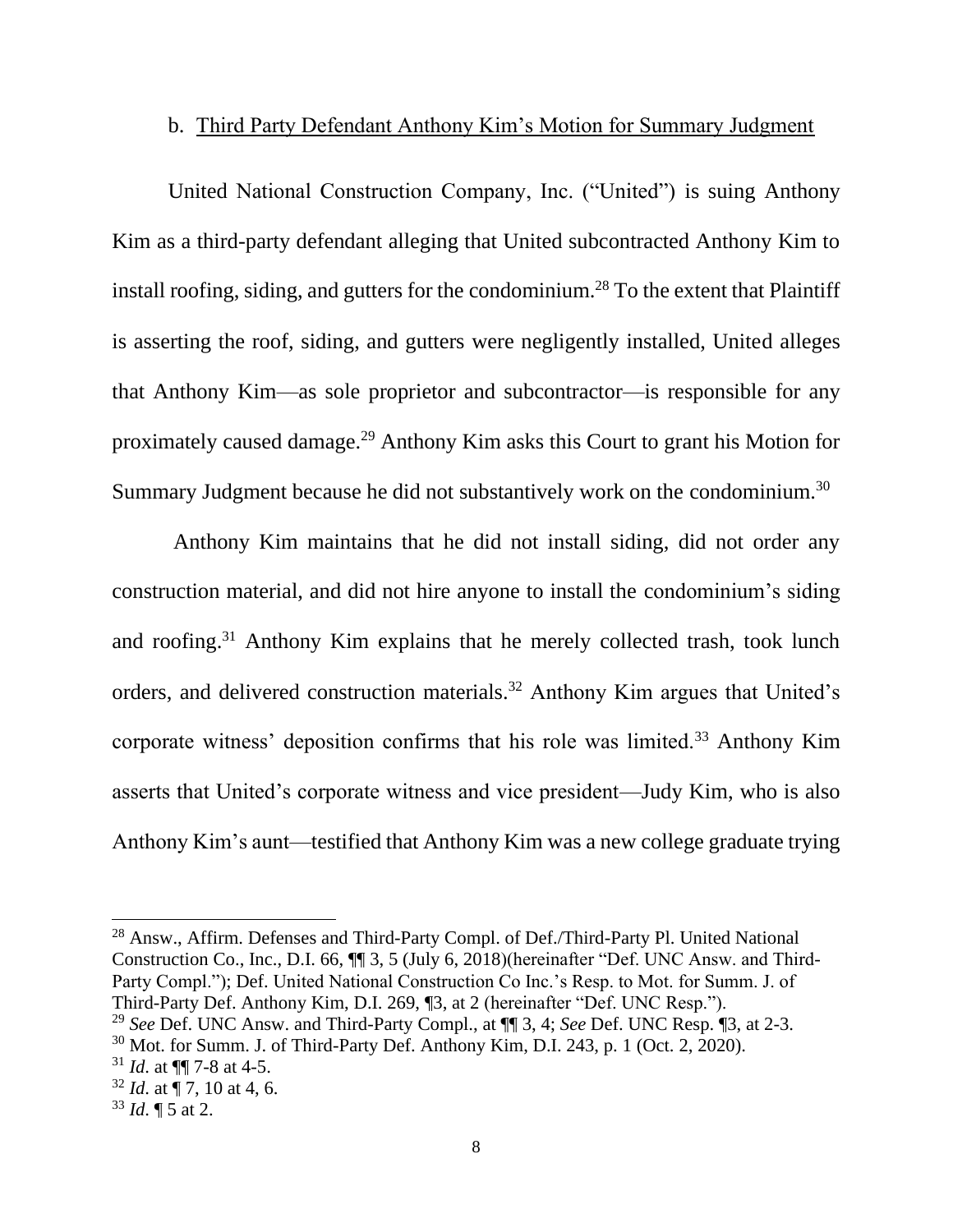to learn the family business.<sup>34</sup> As such, Judy Kim asserted that Anthony Kim was essentially an intern and it was David Kim—Anthony Kim's father and Judy Kim's brother-in-law—who ran the condominium construction site.<sup>35</sup> Relying on his own testimony and United's corporate witness' testimony, Anthony Kim believes he is entitled to summary judgment.<sup>36</sup>

In response, United argues that Anthony Kim's Motion for Summary Judgment should be denied because there is "a genuine issue of material fact as to whether Anthony Kim was the subcontractor hired by United and therefore a responsible party to this action."<sup>37</sup> United asserts that not only did Anthony Kim concede he was a sole proprietor, but Anthony Kim also "testified that he was contracted to perform the roofing and siding work at Fountainview in a workmanlike manner."<sup>38</sup> However, United does not have the contract between United and Anthony Kim "due to the length of time that transpired between the actual construction of the condominium complex and the instant lawsuit."<sup>39</sup> Thus, to prove their contractual relationship, United relies on a Certificate of Liability Insurance

 $36$  *Id.*  $\frac{1}{10}$ .

 $34$  *Id.* at  $\P\P$  4-6.

 $35$  *Id*. **[1]** 5-6.

 $37$  Def. UNC Resp.  $\P$ 14.

<sup>38</sup> *Id*. at ¶¶ 2-5.

<sup>39</sup> *Id*. at ¶6.